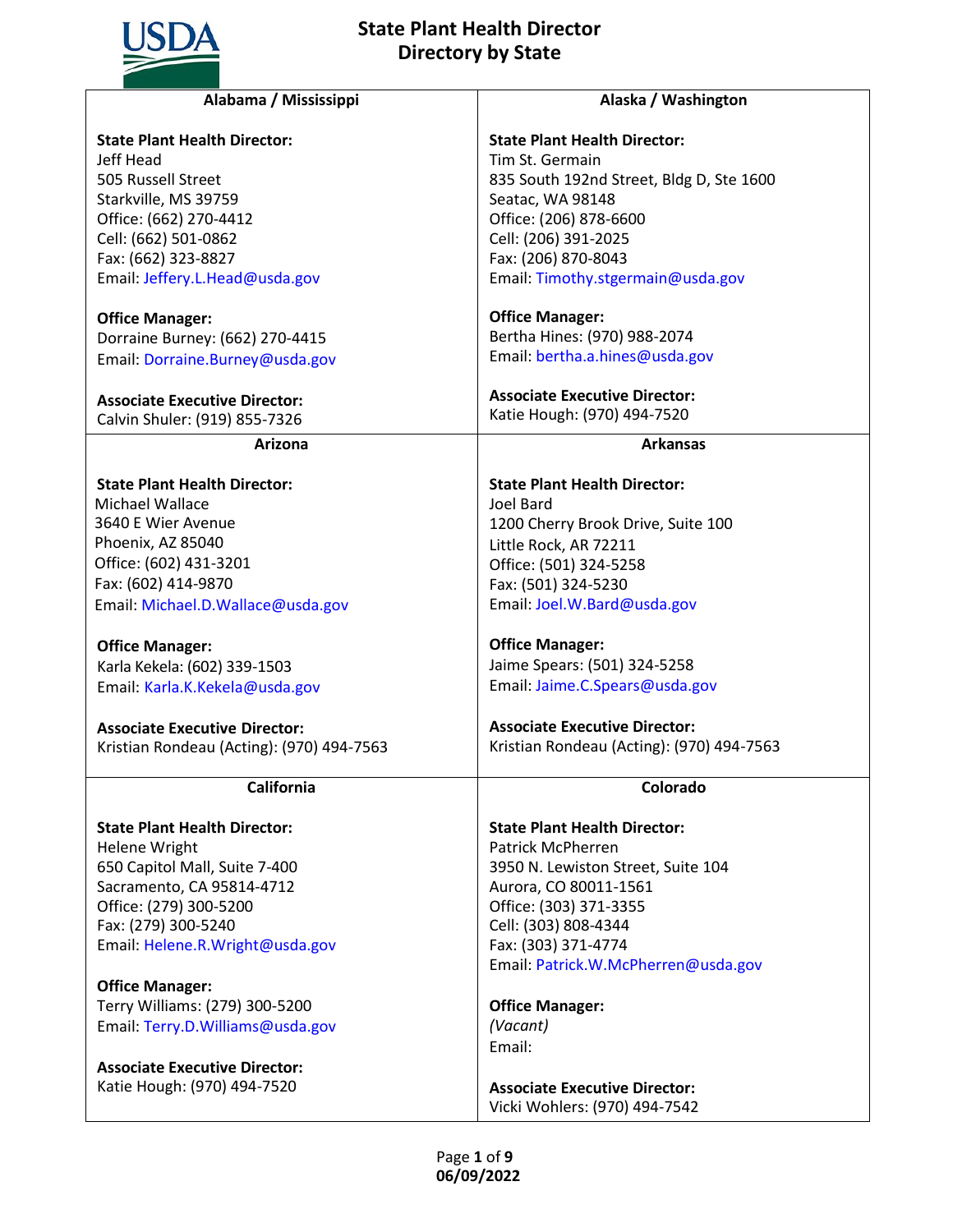

| Connecticut / Massachusetts / Rhode Island | <b>Delaware</b>                      |
|--------------------------------------------|--------------------------------------|
| <b>State Plant Health Director:</b>        | <b>State Plant Health Director:</b>  |
| Kate Aitkenhead                            | Darryl C. Moore                      |
| 97 Barnes Road, Unit 200                   | 500 W Loockerman Street, Suite 310   |
| Wallingford, CT 06492                      | Dover, DE 19904-6726                 |
| Office: (203) 741-5641                     | Office: (302) 744-1800               |
| Fax: (203) 741-5660                        | Cell: (302) 287-0472                 |
| Email: Kate.R.Aitkenhead@usda.gov          | Fax: (302) 734-7814                  |
|                                            | Email: Darryl.C.Moore@usda.gov       |
| <b>Office Manager:</b>                     |                                      |
| Sindey Parker: (203) 741-5642              | <b>Office Manager:</b>               |
| Email: Sindey.Y.Parker@usda.gov            | Laura Rupert: (302) 744-1800         |
|                                            |                                      |
|                                            | Email: laura.rupert@usda.gov         |
| <b>Associate Executive Director:</b>       |                                      |
| Clint McFarland: (919) 855-7774            | <b>Associate Executive Director:</b> |
|                                            | Clint McFarland: (919) 855-7774      |
| District of Columbia / Maryland            | <b>Florida</b>                       |
|                                            |                                      |
| <b>State Plant Health Director:</b>        | <b>State Plant Health Director:</b>  |
| Darryl Moore (Acting)                      | <b>Richard Miranda</b>               |
| 2400 Broening Hwy., Suite 102              | 8100 NW 15th Place                   |
| Baltimore, MD 21224                        | Gainesville, FL 32606                |
| Cell: (302) 287-0472                       | Office: (352) 313-3040               |
| Fax: (410) 288-5542                        | Fax: (352) 313-3041                  |
| Email: darryl.c.moore@usda.gov             | Email: Richard.Miranda@USDA.gov      |
|                                            |                                      |
| <b>Office Manager:</b>                     | <b>Office Manager:</b>               |
| John Young: (410) 288-5544                 | Michelle MacDonald (352) 313-3044    |
| Email: John.D.Young@usda.gov               | Email: Michelle.A.MacDonald@usda.gov |
|                                            |                                      |
| <b>Associate Executive Director:</b>       | <b>Associate Executive Director:</b> |
| Clint McFarland: (919) 855-7774            | Calvin Shuler: (919) 855-7326        |
|                                            |                                      |
| Georgia                                    | Hawaii (America Samoa, CNMI & Guam)  |
| <b>State Plant Health Director:</b>        | <b>State Plant Health Director:</b>  |
| Carl Lightfoot                             | Vernon Harrington                    |
| 1506 Klondike Road, Suite 306              |                                      |
| Conyers, GA 30094                          | 300 Ala Moana Boulevard, Room 8-120  |
| Office: (770) 860-4023                     | Box 50002                            |
| Fax: (770) 860-4050                        | Honolulu, HI 96850                   |
| Email: Carl.W.Lightfoot@usda.gov           | Office: (808) 838-2780               |
|                                            | Fax: (808) 541-1978                  |
|                                            | Email: Vernon.Harrington@usda.gov    |
| <b>Office Manager:</b>                     |                                      |
| Fonda Tanner: (770) 860-4021               | <b>Office Manager:</b>               |
| Email: Fonda.K.Tanner@usda.gov             | Betty-Ann Singh: (808) 838-2780      |
|                                            | Email: Bettyann.V.Singh@usda.gov     |
| <b>Associate Executive Director:</b>       |                                      |
| Calvin Shuler: (919) 855-7326              | <b>Associate Executive Director:</b> |
|                                            | Vicki Wohlers: (970) 494-7542        |
|                                            |                                      |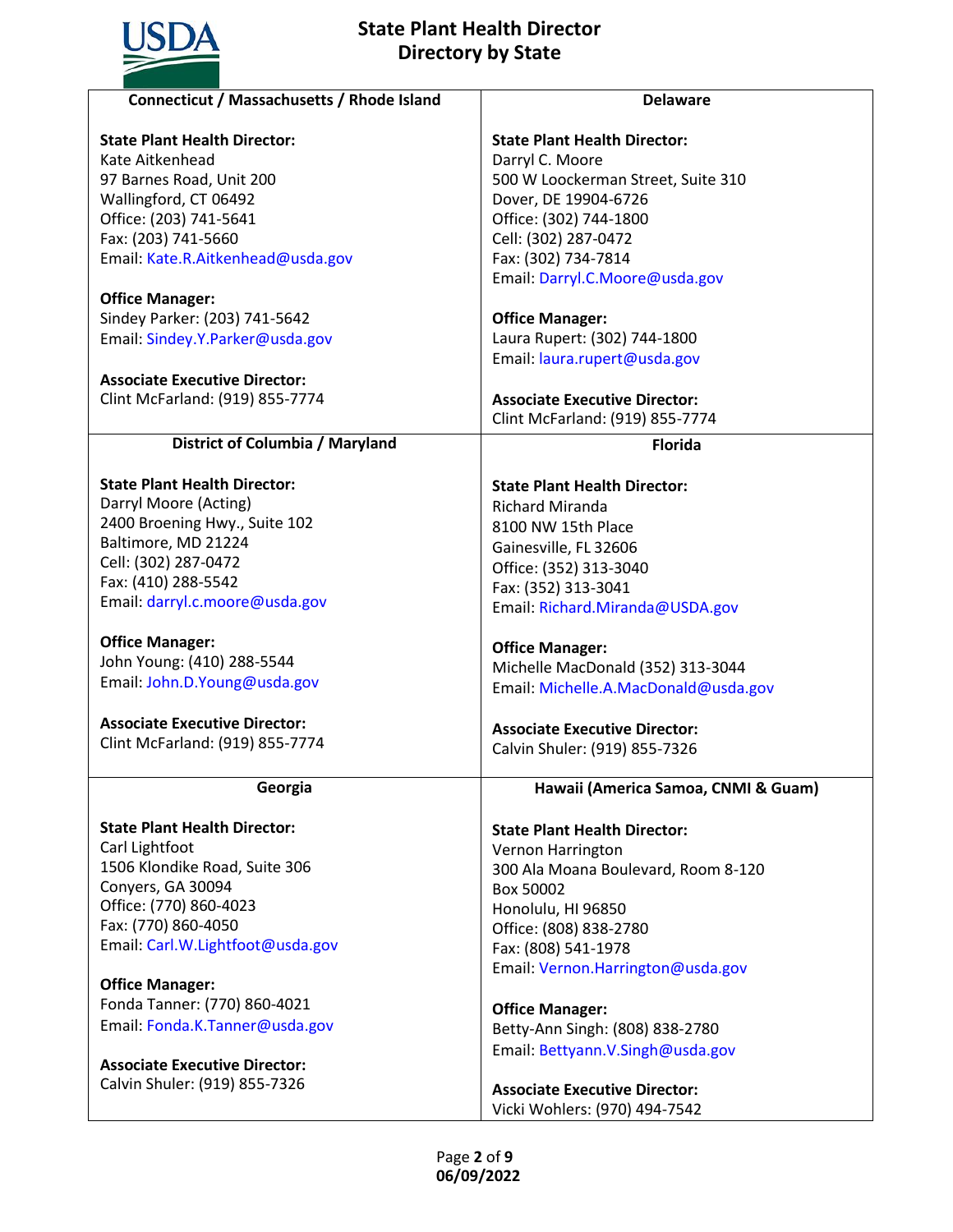

| Idaho                                | <b>Illinois</b>                      |
|--------------------------------------|--------------------------------------|
| <b>State Plant Health Director:</b>  | <b>State Plant Health Director:</b>  |
| <b>Brian Marschman</b>               | <b>Greg Rentschler</b>               |
| 9118 West Blackeagle Drive           | 2300 East Devon Avenue, Ste. 210     |
| Boise, ID 83709                      | Des Plaines, IL 60018                |
| Office: (208) 373-1600               | Office: (847) 699-2422               |
| Fax: (208) 378-5794                  | Fax: (847) 699-2430                  |
| Email: Brian.L.Marschman@usda.gov    | Email: Greg.J.Rentschler@usda.gov    |
|                                      |                                      |
| <b>Office Manager:</b>               | <b>Office Manager:</b>               |
| Crystal Sverdsten: (208) 373-1603    | Julie Kaiser: (847) 699-2422         |
| Email: Crystal.N.Sverdsten@usda.gov  | Email: Julie.Kaiser@usda.gov         |
|                                      |                                      |
| <b>Associate Executive Director:</b> | <b>Associate Executive Director:</b> |
| Vicki Wohlers: (970) 494-7542        | Clint Burfitt: (503) 820-2746        |
|                                      |                                      |
| <b>Indiana</b>                       | lowa                                 |
| <b>State Plant Health Director:</b>  | <b>State Plant Health Director:</b>  |
| Jason Allen                          | Mark Hollister                       |
| 1305 Cumberland Avenue               | 11213 Aurora Avenue                  |
| Ste. 102 West Lafayette, IN 47906    | Urbandale, IA 50322                  |
| Office: n/a                          | Office: (515) 251-4083               |
| Cell: (765)-413-2551                 | Fax: (515) 251-4093                  |
| Email: Jason.m.allen@usda.gov        | Email: Mark.G.Hollister@usda.gov     |
|                                      |                                      |
| <b>Office Manager:</b>               | <b>Office Manager:</b>               |
| (Vacant)                             | Gina Moriarty: (515) 414-3299        |
| Email:                               | Email: Regina.L.Moriarty@usda.gov    |
| <b>Associate Executive Director:</b> | <b>Associate Executive Director:</b> |
| Clint Burfitt: (503) 820-2746        | Clint Burfitt: (503) 820-2746        |
|                                      |                                      |
| Kansas / Nebraska                    | Kentucky                             |
| <b>State Plant Health Director:</b>  | <b>State Plant Health Director:</b>  |
| Craig Webb                           | <b>Harold Hempfling</b>              |
| 1131 SW Winding Road, Ste. A         | (UPS Only): 1973 Burlington Pike     |
| Topeka, KS 66615                     | Burlington, KY 41005                 |
| Office: (785) 228-6551               | (Regular Mail): PO Box 475           |
| Cell: (785) 633-9117                 | Hebron, KY 41048                     |
| Fax: (785) 228-6558                  | Office: (859) 689-2626               |
| Email: craig.a.webb@usda.gov         | Cell: (502) 439-7043                 |
|                                      | Fax: (502) 543-1609                  |
| <b>Office Manager:</b>               | Email: Harold.Hempfling@usda.gov     |
| Allison Matthews: (785) 228-6550     |                                      |
| Email: Allison.L.Matthews@usda.gov   | <b>Office Manager:</b>               |
|                                      | Kelly Smith: (502) 955-4041          |
| <b>Associate Executive Director:</b> | Email: Kelly.M.Smith@usda.gov        |
| Vicki Wohlers: (970) 494-7542        | <b>Associate Executive Director:</b> |
|                                      | Clint Burfitt: (503) 820-2746        |
|                                      |                                      |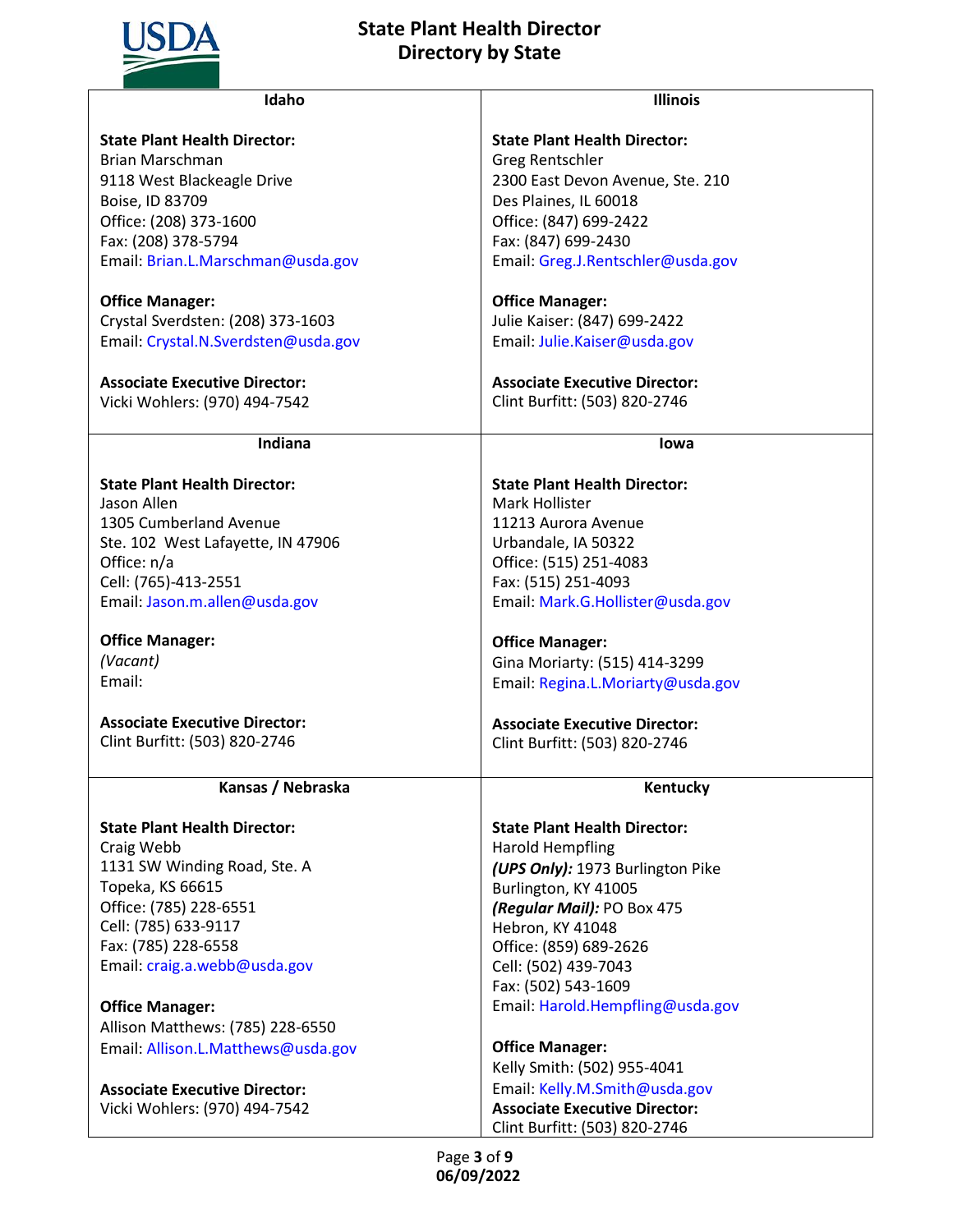

|                                      | Louisiana                                   | <b>Maine</b>                               |
|--------------------------------------|---------------------------------------------|--------------------------------------------|
| <b>State Plant Health Director:</b>  |                                             | <b>State Plant Health Director:</b>        |
| Joe Bravata                          |                                             | Rachel Nyce                                |
| 924 Kenner Avenue, Suite #11         |                                             | 15 Iron Road, Suite 1                      |
| Kenner, LA 70062                     |                                             | Hermon, ME 04401                           |
| Office: (504) 461-4221               |                                             | Office: (207) 848-0008                     |
| Cell: (504) 715-9535                 |                                             | Cell: (207) 409-3325                       |
| Fax: (504) 461-4239                  |                                             | Fax: (207) 848-0004                        |
|                                      | Email: Joseph.J.Bravata@usda.gov            | Email: Rachel.S.Nyce@usda.gov              |
| <b>Office Manager:</b>               |                                             | <b>Office Manager:</b>                     |
| Pam Schoen: (225) 298-5410           |                                             | Carol Murphy: (207) 848-0003               |
|                                      | Email: Pamela.S.Schoen@usda.gov             | Email: Carol.Murphy@usda.gov               |
|                                      |                                             |                                            |
| <b>Associate Executive Director:</b> |                                             | <b>Associate Executive Director:</b>       |
|                                      | Kristian Rondeau (Acting): (970) 494-7563   | Clint McFarland: (919) 855-7774            |
|                                      | Maryland / District of Columbia             | Massachusetts / Connecticut / Rhode Island |
| <b>State Plant Health Director:</b>  |                                             | <b>State Plant Health Director:</b>        |
| Darryl Moore (Acting)                |                                             | Kate Aitkenhead                            |
| 2400 Broening Hwy., Suite 102        |                                             | 97 Barnes Road, Unit 200                   |
| Baltimore, MD 21224                  |                                             | Wallingford, CT 06492                      |
| Cell: (302) 287-0472                 |                                             | Office: (203) 741-5641                     |
| Fax: (410) 288-5542                  |                                             | Fax: (203) 741-5660                        |
|                                      | Email: darryl.c.moore@usda.gov              | Email: Kate.R.Aitkenhead@usda.gov          |
|                                      |                                             |                                            |
| <b>Office Manager:</b>               |                                             | <b>Office Manager:</b>                     |
| John D. Young: (410) 288-5544        |                                             | Sindey Parker: (203) 741-5642              |
|                                      | Email: John.D.Young@usda.gov                | Email: Sindey.Y.Parker@usda.gov            |
| <b>Associate Executive Director:</b> |                                             | <b>Associate Executive Director:</b>       |
|                                      | Clint McFarland: (919) 855-7774             | Clint McFarland: (919) 855-7774            |
|                                      |                                             |                                            |
|                                      | Michigan                                    | Minnesota                                  |
| <b>State Plant Health Director:</b>  |                                             | <b>State Plant Health Director:</b>        |
| Craig Kellogg                        |                                             | <b>Erin Stiers</b>                         |
|                                      | 11200 Metro Airport Center Drive, Suite 140 | 900 American Blvd. East, Suite 204         |
| Romulus, MI 48174                    |                                             | Bloomington, MN 55420                      |
| Office: (734) 942-9005               |                                             | Office: (952) 814-1070                     |
| Fax: (734) 942-7691                  |                                             | Cell: (612) 616-2619                       |
| Email: Craig.Kellogg@usda.gov        |                                             | Fax: (952) 814-1073                        |
|                                      |                                             | Email: erin.n.stiers@usda.gov              |
| <b>Office Manager:</b>               |                                             |                                            |
| Jill Hand: (734) 229-1651            |                                             | <b>Office Manager:</b>                     |
| Email: Jill.Hand@usda.gov            |                                             | Jeremy Talbott: (952) 814-1072             |
|                                      |                                             | Email: Jeremy.talbott@usda.gov             |
| <b>Associate Executive Director:</b> |                                             |                                            |
| Clint Burfitt: (503) 820-2746        |                                             | <b>Associate Executive Director:</b>       |
|                                      |                                             |                                            |

Clint Burfitt: (503) 820-2746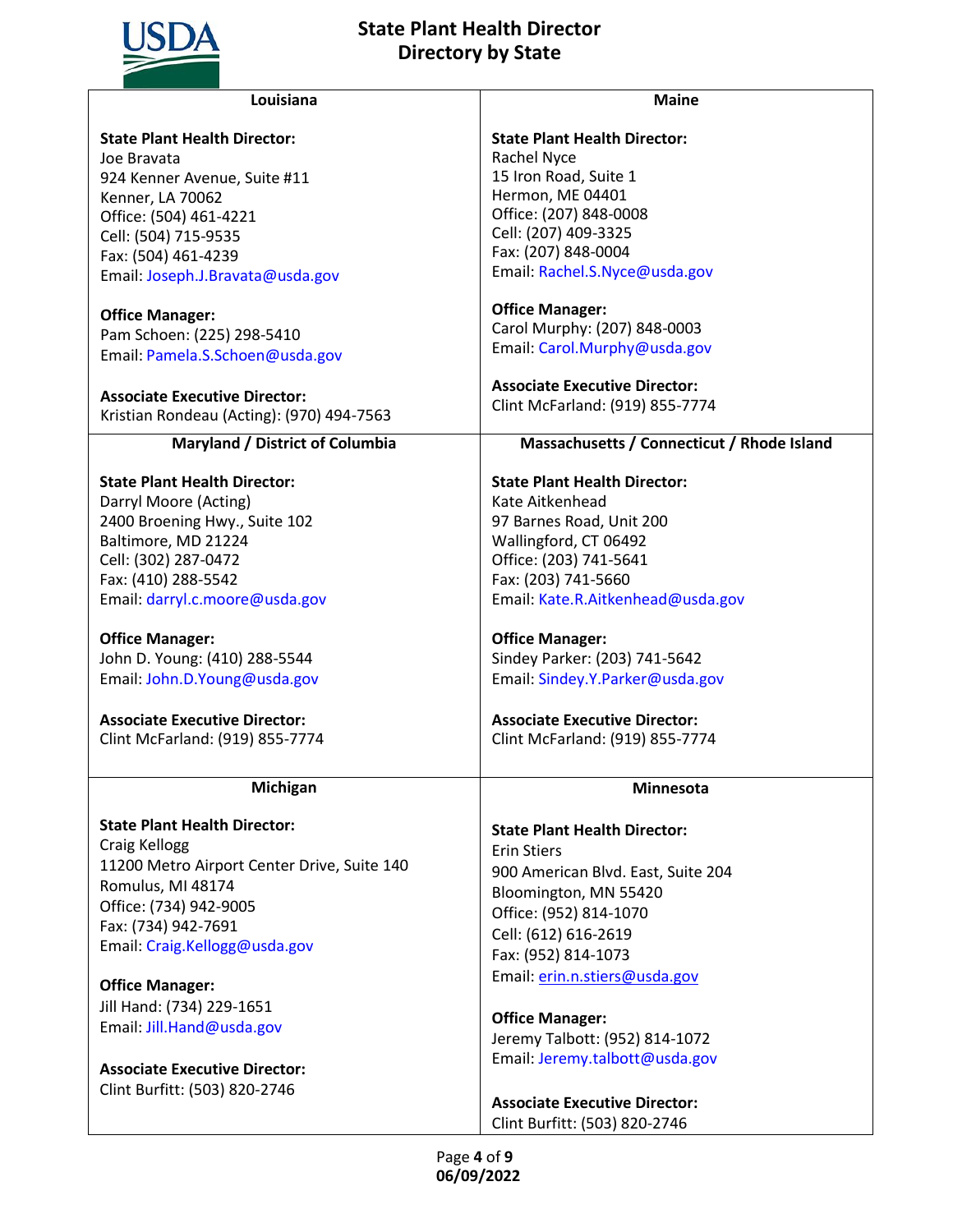

| Mississippi / Alabama                  | <b>Missouri</b>                           |
|----------------------------------------|-------------------------------------------|
| <b>State Plant Health Director:</b>    | <b>State Plant Health Director:</b>       |
| Jeff Head                              | (Vacant)                                  |
| 505 Russell Street                     | 1715 Southridge Drive                     |
| Starkville, MS 39759                   | Jefferson City, MO 65109-2045             |
| Office: (662) 270-4412                 |                                           |
| Cell: (662) 501-0862                   | Office: (573) 893-6833                    |
| Fax: (662) 323-8827                    | Fax: (573) 893-6751                       |
| Email: Jeffery.L.Head@usda.gov         | Email:                                    |
|                                        |                                           |
| <b>Office Manager:</b>                 | <b>Office Manager:</b>                    |
| Dorraine Burney: (662) 270-4415        | Beth Schulte: (573) 658-9857              |
| Email: Dorraine.Burney@usda.gov        | Email: Beth.A.Schulte@usda.gov            |
|                                        |                                           |
|                                        | <b>Associate Executive Director:</b>      |
| <b>Associate Executive Director:</b>   | Clint Burfitt: (503) 820-2746             |
| Calvin Shuler: (919) 855-7326          |                                           |
| <b>Montana</b>                         | Nebraska / Kansas                         |
| <b>State Plant Health Director:</b>    | <b>State Plant Health Director:</b>       |
| Gary Adams                             | Craig Webb                                |
| 1400 S 24 <sup>th</sup> St W, Suite 8A | 5940 South 58th Street                    |
| Billings, MT 59102                     | Lincoln, NE 68516                         |
| Office: (406) 657-6282                 | Office: (402) 434-2346                    |
| Cell: (406) 431-6531                   | Cell: (785) 633-9117                      |
| Fax: (406) 657-6293                    | Fax: (785) 228-6558                       |
| Email: Gary.D.Adams@usda.gov           | Email: craig.a.webb@usda.gov              |
|                                        |                                           |
| <b>Office Manager:</b>                 | <b>Office Manager:</b>                    |
| Amber Skillman: (406) 449-5210         | Allison Matthews (Acting): (785) 228-6550 |
| Email: amber.skillman@usda.gov         | Email: Allison.L.Matthews@usda.gov        |
|                                        |                                           |
| <b>Associate Executive Director:</b>   | <b>Associate Executive Director:</b>      |
| Vicki Wohlers: (970) 494-7542          | Vicki Wohlers: (970) 494-7542             |
| Nevada / Utah                          | <b>New Hampshire / Vermont</b>            |
| <b>State Plant Health Director:</b>    | <b>State Plant Health Director:</b>       |
| Alana Wild                             | Rachel Nyce (Acting)                      |
| 8775 Technology Way                    | 222 Holiday Drive, Suite 1                |
| Reno, NV 89521                         | White River Junction, VT 05001            |
| Office: (775) 851-8818                 | Office: (508) 852-8015                    |
| Fax: (775) 851-8828                    | Cell: (207) 409-3325                      |
| Email: alana.l.wild@usda.gov           | Fax: (802) 280-9979                       |
|                                        | Email: Rachel.S.Nyce@usda.gov             |
|                                        |                                           |
| <b>Office Manager:</b>                 |                                           |
| Brittany Kinney: (801) 975-3311        | <b>Office Manager:</b>                    |
| Email: Brittany.J.Kinney@usda.gov      | Kathryn Peterson: (802) 369-3208          |
|                                        | Email: Kathryn.Peterson2@usda.gov         |
| <b>Associate Executive Director:</b>   |                                           |
| Katie Hough: (970) 494-7520            | <b>Associate Executive Director:</b>      |
|                                        | Clint McFarland: (919) 855-7774           |
|                                        |                                           |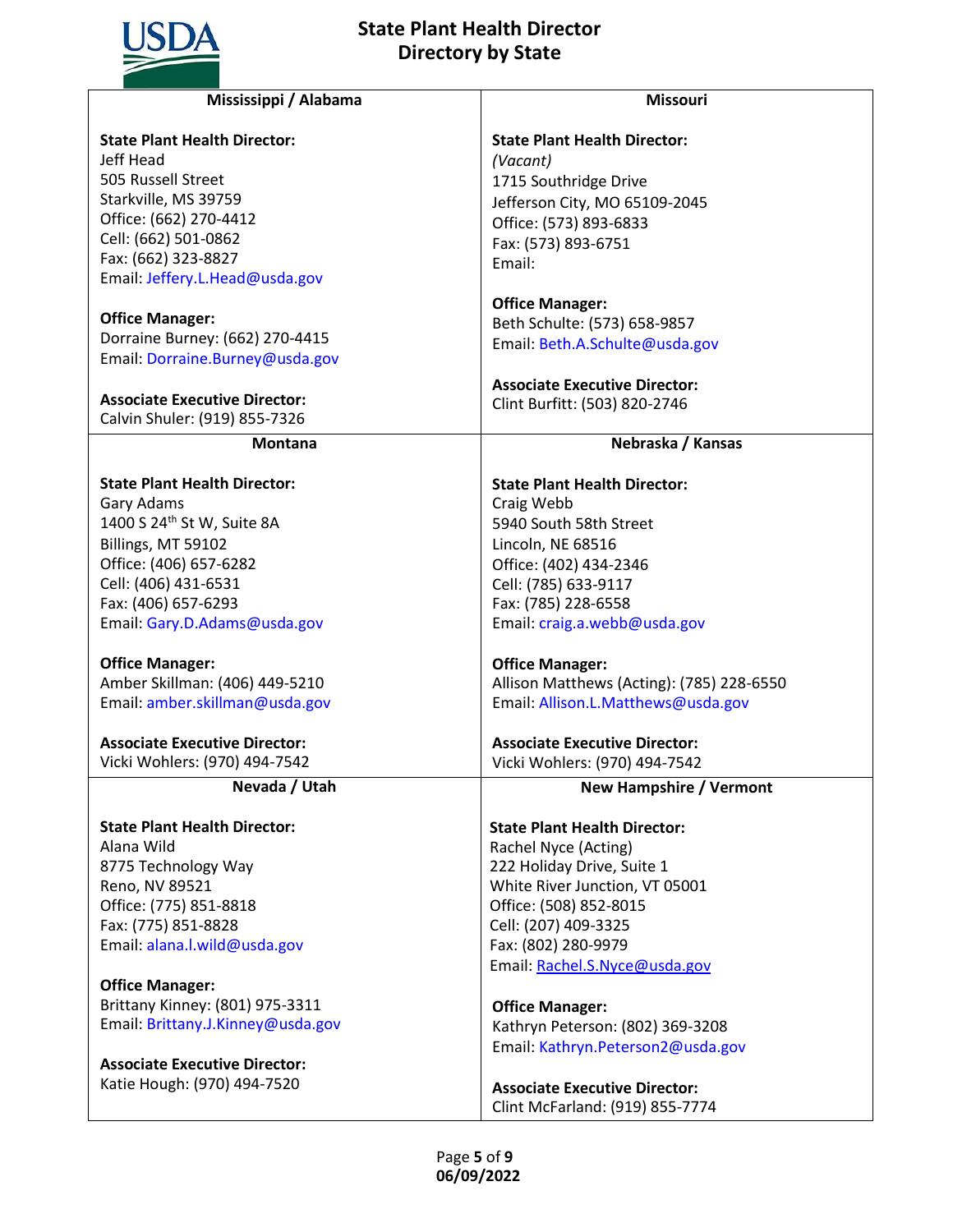

| <b>New Jersey</b>                       | <b>New Mexico</b>                         |
|-----------------------------------------|-------------------------------------------|
|                                         |                                           |
| <b>State Plant Health Director:</b>     | <b>State Plant Health Director:</b>       |
| <b>Tapos Mondal</b>                     | Waleska Ramirez                           |
| 350 Corporate Boulevard                 | 270 S. 17th Street                        |
| Robbinsville, NJ 08691                  | Las Cruces, NM 88005                      |
| Office: (609) 259-5240                  | Office: (575) 288-3500                    |
| Cell: (973) 296-0362                    | Cell: (575) 202-0381                      |
| Fax: (609) 259-5243                     | Fax: (575) 526-7950                       |
| Email: tapos.mondal@usda.gov            | Email: Waleska.V.Ramirez@usda.gov         |
| <b>Office Manager:</b>                  | <b>Office Manager:</b>                    |
| (Vacant)                                | Karla Kekela: (602) 339-1503              |
| Email:                                  | Email: Karla.K.Kekela@usda.gov            |
|                                         |                                           |
| <b>Associate Executive Director:</b>    | <b>Associate Executive Director:</b>      |
| Clint McFarland: (919) 855-7774         | Kristian Rondeau (Acting): (970) 494-7563 |
| <b>New York</b>                         | <b>North Carolina</b>                     |
|                                         |                                           |
| <b>State Plant Health Director:</b>     | <b>State Plant Health Director:</b>       |
| <b>Edward Chen</b>                      | Joseph Beckwith                           |
| 500 New Karner Road, 2nd Floor          | 920 Main Campus Drive, Suite 150          |
| Albany, NY 12205                        | Raleigh, NC 27606-5202                    |
|                                         | Office: (919) 855-7600                    |
| Office: (518) 218-7510                  | Fax: (919) 855-7611                       |
| Fax: (518) 218-7518                     |                                           |
| Email: Edward.Chen@usda.gov             | Email: joseph.beckwith@usda.gov           |
| <b>Office Manager:</b>                  | <b>Office Manager:</b>                    |
| Karen Greenwood: (518) 218-7513         | <b>Tim Pittman</b>                        |
|                                         | Email: Timothy.Pittman@usda.gov           |
| Email: Karen.B.Greenwood@usda.gov       |                                           |
| <b>Associate Executive Director:</b>    | <b>Associate Executive Director:</b>      |
| Clint McFarland: (919) 855-7774         | Calvin Shuler: (919) 855-7326             |
|                                         |                                           |
| North Dakota / South Dakota             | Ohio                                      |
| <b>State Plant Health Director:</b>     | <b>State Plant Health Director:</b>       |
| Amy Mesman                              | John Burch                                |
|                                         |                                           |
| 3509 Miriam Ave. Suite A                | 8995 East Main Street                     |
| Bismarck, ND 58501                      | Bromfield Bldg., Room 202                 |
| Office: (605) 224-1713                  | Reynoldsburg, OH 43068                    |
| Cell: (605) 280-3582                    | Office: (614) 322-4700                    |
| Fax: (605) 494-0534                     | Fax: (614) 322-4704                       |
| Email: Amy.Mesman@usda.gov              | Email: John.M.Burch@usda.gov              |
| <b>Office Manager:</b>                  | <b>Office Manager:</b>                    |
| Amber Skillman (Acting): (406) 449-5210 | Andrea Jones: (614) 322-4703              |
| Email: amber.skillman@usda.gov          |                                           |
|                                         | Email: Andrea.Jones2@usda.gov             |
| <b>Associate Executive Director:</b>    | <b>Associate Executive Director:</b>      |
| Vicki Wohlers: (970) 494-7542           | Clint Burfitt: (503) 820-2746             |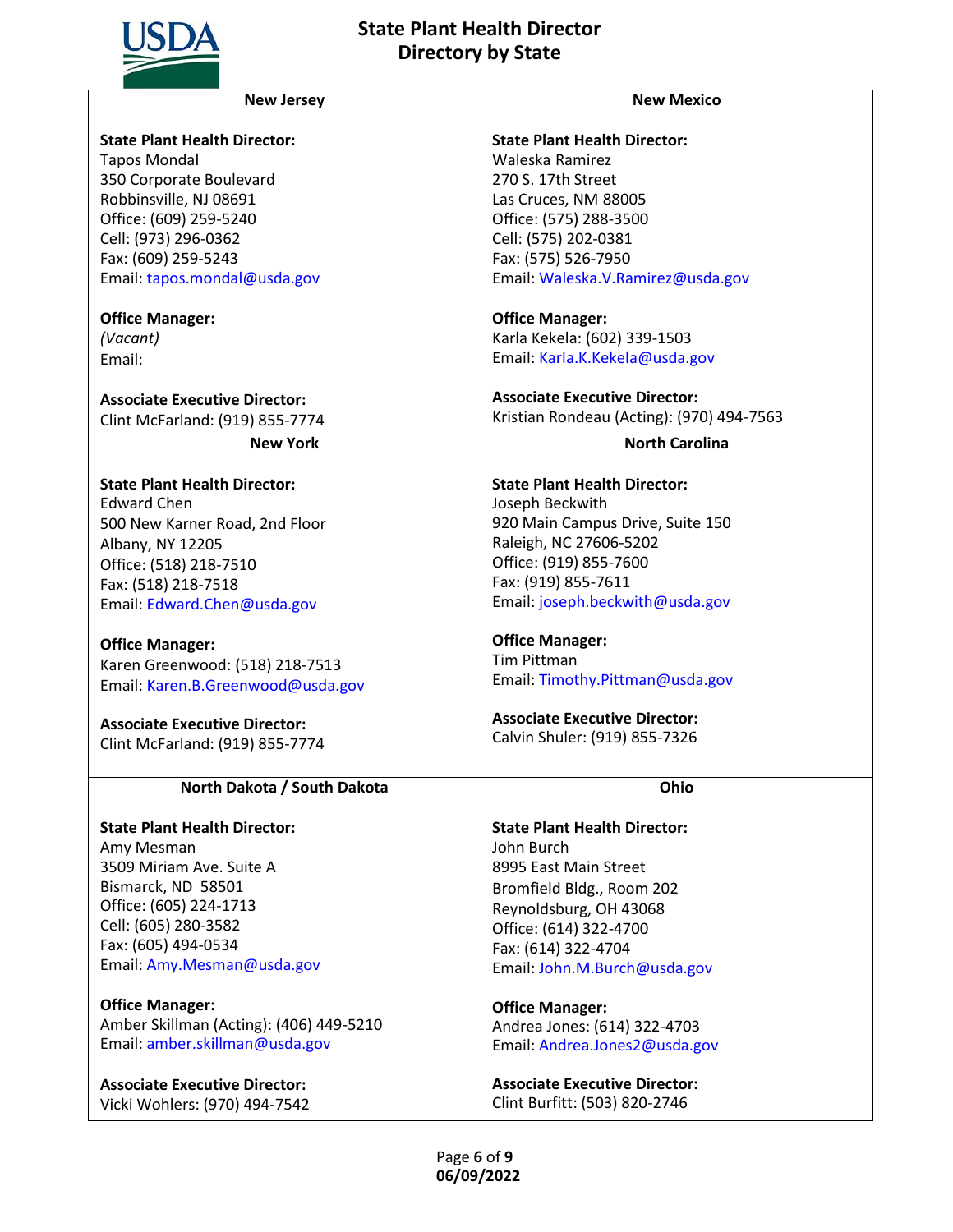

| <b>Oklahoma</b>                                        | Oregon                                             |
|--------------------------------------------------------|----------------------------------------------------|
|                                                        |                                                    |
| <b>State Plant Health Director:</b>                    | <b>State Plant Health Director:</b>                |
| <b>Blaine Powell</b>                                   | Jake Bodart                                        |
| 301 NW 6th Street, Suite 101                           | 6035 NE 78th Court, Suite 100                      |
| Oklahoma City, OK 73102-2809                           | Portland, OR 97218-4033                            |
| Office: (405) 609-8840                                 | Office: (503) 820-2746                             |
| Fax: (405) 609-8841                                    | Cell:                                              |
| Email: Blaine.Powell@usda.gov                          | Fax: (503) 326-2969                                |
|                                                        | Email: jake.bodart@usda.gov                        |
| <b>Office Manager:</b>                                 |                                                    |
| Toni Grant: (405) 609-8840                             | <b>Office Manager:</b>                             |
| Email: Toni.R.Grant@usda.gov                           | Cynthia Ross: (503) 820-2741                       |
| <b>Associate Executive Director:</b>                   | Email: Cynthia.C.Ross@usda.gov                     |
| Kristian Rondeau (Acting): (970) 494-7563              | <b>Associate Executive Director:</b>               |
|                                                        | Katie Hough: (970) 494-7520                        |
| Pennsylvania                                           | <b>Puerto Rico (incl Virgin Islands)</b>           |
|                                                        |                                                    |
| <b>State Plant Health Director:</b>                    | <b>State Plant Health Director:</b>                |
| <b>Timothy Newcamp</b>                                 | Leyinska Wiscovitch                                |
| 401 E. Louther Street, Suite 102                       | 654 Muñoz Rivera Avenue, Plaza Building, Suite 700 |
| Carlisle, PA 17013                                     | San Juan, PR 00918                                 |
| Office: (717) 241-0140                                 | Office: (787) 919-0585                             |
| Fax: (717) 241-0718                                    | Fax: (787) 771-3613                                |
| Email: Timothy.E.Newcamp@usda.gov                      | Email: Leyinska. Wiscovitch@usda.gov               |
|                                                        |                                                    |
| <b>Office Manager:</b>                                 | <b>Office Manager:</b>                             |
| Pamela Williams: (717) 241-0137                        | Janice Simons: (787) 919-0589                      |
| Email: Pamela.J.Williams@usda.gov                      | Email: Janice.M.Simons@usda.gov                    |
| <b>Associate Executive Director:</b>                   | <b>Associate Executive Director:</b>               |
| Clint McFarland: (919) 855-7774                        | Calvin Shuler: (919) 855-7326                      |
|                                                        |                                                    |
| Rhode Island / Connecticut / Massachusetts             | <b>South Carolina</b>                              |
|                                                        |                                                    |
| <b>State Plant Health Director:</b><br>Kate Aitkenhead | <b>State Plant Health Director:</b><br>Meg Raabe   |
| 97 Barnes Road, Unit 200                               | 4600 Goer Drive, Suite 104                         |
| Wallingford, CT 06492                                  | North Charleston, SC 29406                         |
| Office: (203) 741-5641                                 | Office: (843) 480-4334                             |
| Fax: (203) 741-5660                                    | Email: margaret.c.raabe@usda.gov                   |
| Email: Kate.R.Aitkenhead@usda.gov                      |                                                    |
|                                                        | <b>Office Manager:</b>                             |
| <b>Office Manager:</b>                                 | Kim Williams: (843) 480-4334                       |
| Sindey Parker: (203) 741-5642                          | Email: Kim.P.Williams@usda.gov                     |
| Email: Sindey.Y.Parker@usda.gov                        |                                                    |
|                                                        | <b>Associate Executive Director:</b>               |
| <b>Associate Executive Director:</b>                   | Calvin Shuler: (919) 855-7326                      |
| Clint McFarland: (919) 855-7774                        |                                                    |
|                                                        |                                                    |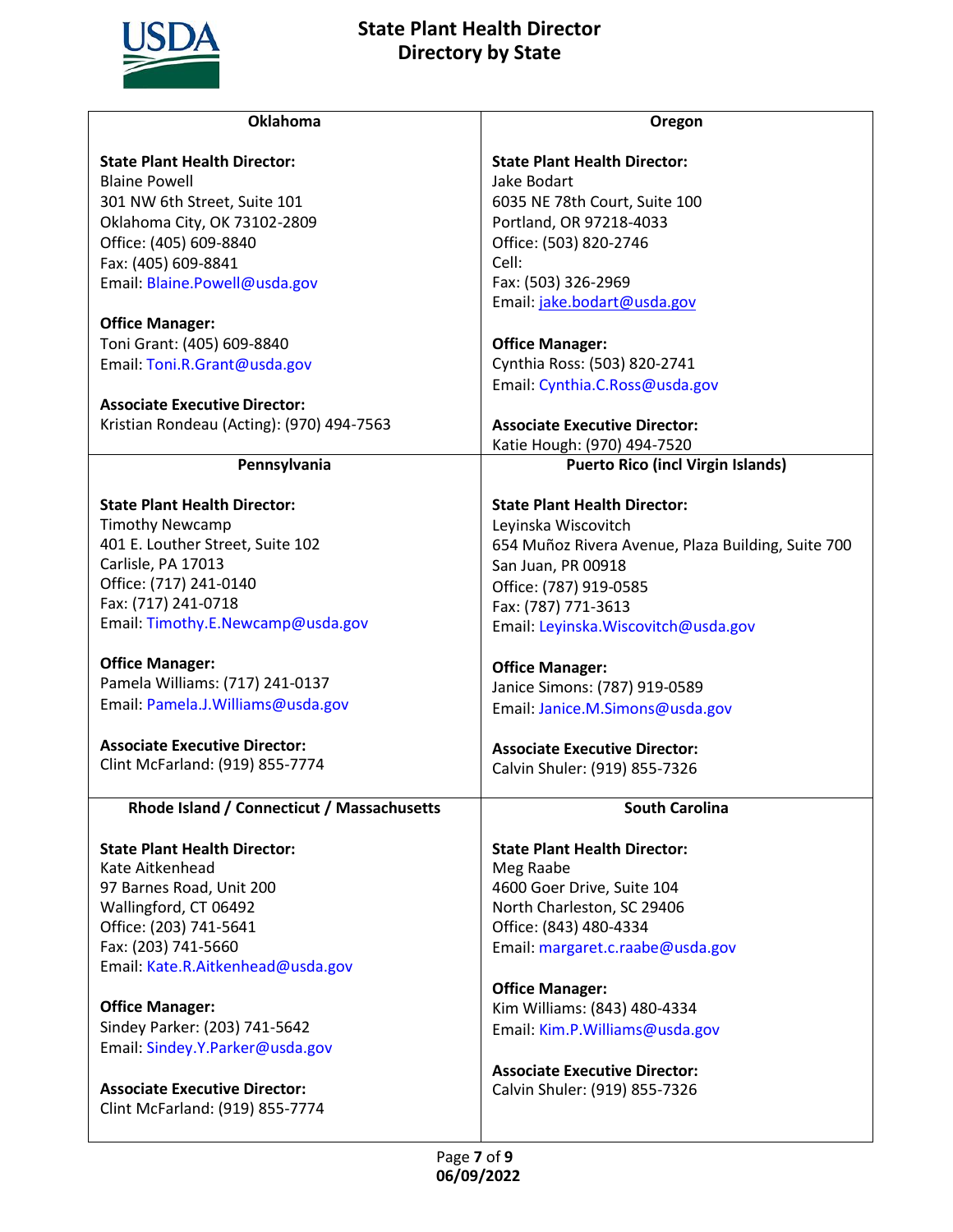

| South Dakota / North Dakota                | <b>Tennessee</b>                        |
|--------------------------------------------|-----------------------------------------|
|                                            |                                         |
| <b>State Plant Health Director:</b>        | <b>State Plant Health Director:</b>     |
| Amy Mesman                                 | Jason Watkins                           |
| 314 S. Henry Street, Suite 200             | 1410 Kensington Square Court, Suite 101 |
| Pierre, SD 57501<br>Office: (605) 224-1713 | Murfreesboro, TN 37130-6902             |
| Cell: (605) 280-3582                       | Office: (615) 907-3357                  |
| Fax: (605) 494-0534                        | Fax: (615) 907-8168                     |
| Email: Amy.Mesman@usda.gov                 | Email: jason.j.watkins@usda.gov         |
|                                            | <b>Office Manager:</b>                  |
| <b>Office Manager:</b>                     | Kelly Smith: (502) 955-4041             |
| Amber Skillman (Acting): (406) 449-5210    | Email: Kelly.M.Smith@usda.gov           |
| Email: amber.skillman@usda.gov             |                                         |
|                                            | <b>Associate Executive Director:</b>    |
| <b>Associate Executive Director:</b>       | Clint Burfitt: (503) 820-2746           |
| Vicki Wohlers: (970) 494-7542              |                                         |
| <b>Texas</b>                               | Utah / Nevada                           |
|                                            |                                         |
| <b>State Plant Health Director:</b>        | <b>State Plant Health Director:</b>     |
| <b>Stuart Kuehn</b>                        | Alana Wild                              |
| 903 San Jacinto Boulevard, Suite 270       | 1860 W. Alexander, Suite B              |
| Austin, TX 78701                           | West Valley City, UT 84119              |
| Office: (512) 916-5241                     | Office: (801) 975-3310                  |
| Fax: (512) 916-5243                        | Fax: (801) 975-3313                     |
| Email: Stuart.W.Kuehn@usda.gov             | Email: alana.l.wild@usda.gov            |
| <b>Office Manager:</b>                     | <b>Office Manager:</b>                  |
| Sharon Sanders: (512) 383-2460             | Brittany Kinney: (801) 975-3311         |
| Email: sharon.m.sanders@usda.gov           | Email: Brittany.J.Kinney@usda.gov       |
| <b>Associate Executive Director:</b>       | <b>Associate Executive Director:</b>    |
| Kristian Rondeau (Acting): (970) 494-7563  | Katie Hough: (970) 494-7520             |
|                                            |                                         |
| <b>Vermont / New Hampshire</b>             | <b>Virginia</b>                         |
| <b>State Plant Health Director:</b>        | <b>State Plant Health Director:</b>     |
| Rachel Nyce (Acting)                       | Karen Williams                          |
| 222 Holiday Drive, Suite 1                 | 5657 South Laburnum Avenue              |
| White River Junction, VT 05001             |                                         |
| Office: (508) 852-8015                     | Richmond, VA 23231-4536                 |
| Cell: (207) 409-3325                       | Office: (804) 226-5262                  |
| Fax: (802) 280-9979                        | Cell: (757) 812-2064                    |
| Email: Rachel.S.Nyce@usda.gov              | Fax: (804) 226-5263                     |
|                                            | Email: Karen.A.Williams@usda.gov        |
| Office Manager:                            | <b>Office Manager:</b>                  |
| Kathryn Peterson: (802) 369-3208           | Chickeilla Carter: (804) 226-5261       |
| Email: Kathryn.Peterson2@usda.gov          | Email: Chickeilla.J.Carter@usda.gov     |
| <b>Associate Executive Director:</b>       |                                         |
| Clint McFarland: (919) 855-7774            | <b>Associate Executive Director:</b>    |
|                                            | Calvin Shuler: (919) 855-7326           |
|                                            | Page 8 of 9                             |